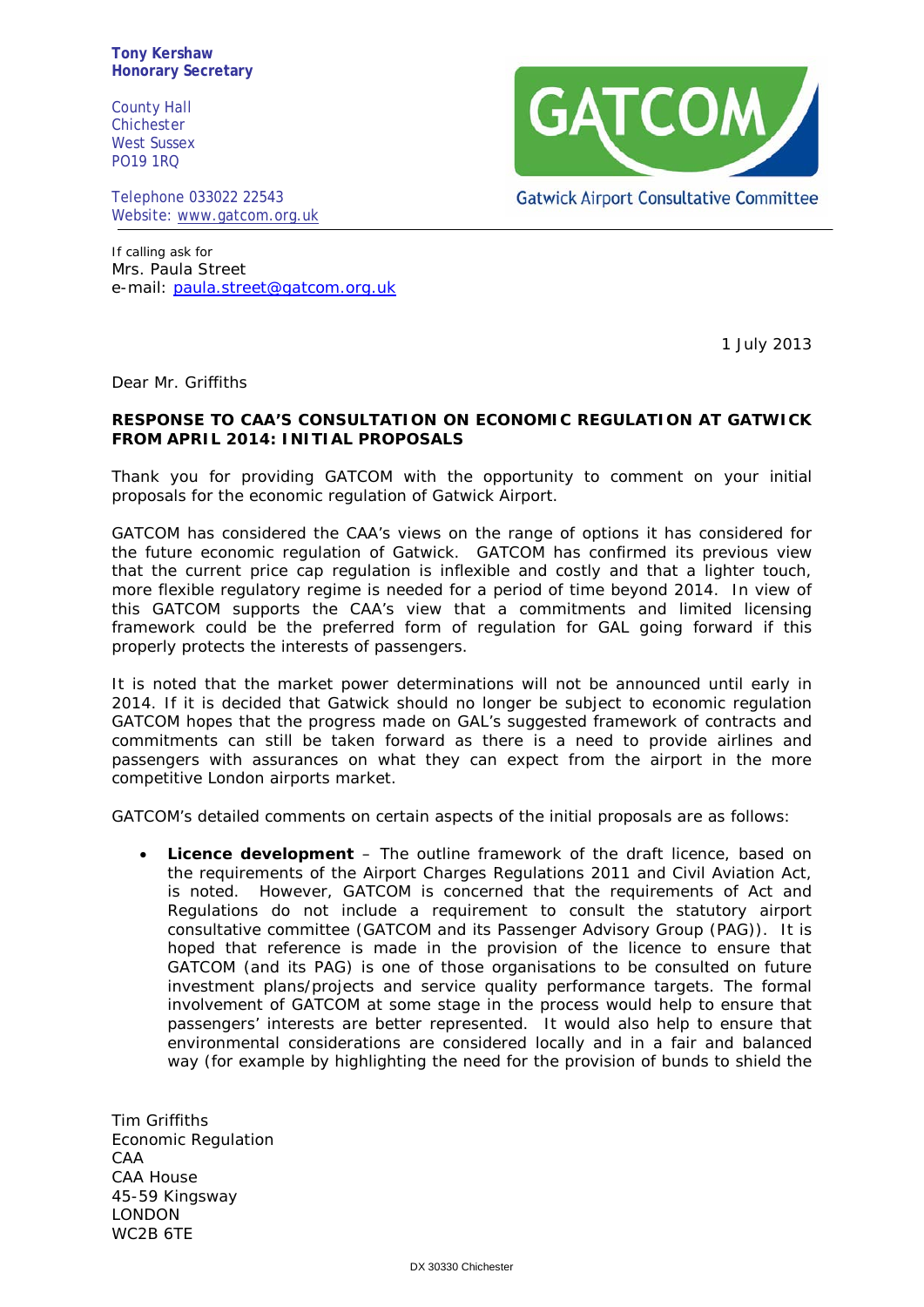impact of airport development/airfield noise or effective differential charges to discourage the use of noisier aircraft types).

- **Pricing** GATCOM is not in a position to comment in detail on this aspect of the framework but the potential distortion that the RAB based approach may have has been noted. GATCOM is anxious that the CAA continues to negotiate with GAL on how to overcome the issues to ensure the price cap is set at the right level to avoid distortion in the investment incentives at Gatwick, particularly in respect of accommodating the need to accelerate investment as and when necessary. GATCOM encourages the CAA to build into the regulatory framework enough flexibility which will resolve any investment distortion issues.
- **Service Quality Rebate Scheme**  Overall, GATCOM welcomes the proposed continuation of the Service Quality Rebate (SQR) Scheme in an enhanced form, and the inclusion of FEGP usage targets (such targets also have the benefit of reducing on-airfield noise and emissions). GATCOM also welcomes the proposal to measure passenger satisfaction at security rather than the queue measurement measure included in the SQR scheme. The treatment of passengers during the security check process is an area that is raised in passenger feedback to the airport. Including satisfaction levels in the monitor will help to support GAL's efforts in continuing to improve the security check process and in raising staff awareness of how they are performing.

GATCOM, through its Passenger Advisory Group, wishes to have the opportunity to input to the setting of annual performance measures included in the scheme to ensure that the views of passengers are taken into account in the process of setting annual performance targets. The CAA is asked to consider this request for participation.

In addition to this, GATCOM hopes that within the performance measure for flight information that the availability of wifi is a feature that can be built into the measure. It is understood that this issue is also being considered by the airlines. GATCOM fully support efforts to improve wifi availability at the airport.

We note the CAA's further work on the possible extension of the scheme to cover airline service quality targets in respect of check-in and arrivals baggage. Over many years GATCOM has encouraged GAL to address with the airlines and their handling agents queuing and waiting times at check-in and baggage reclaim. GATCOM therefore fully supports GAL's proposal to place service standards on the airlines to improve service for passengers. We also highlight that GATCOM has urged the CAA to address these areas as part of the SQR scheme for many years now and these issues were raised when the SQR scheme was first developed. The need to avoid the potential to reduce competition between airlines is acknowledged but GATCOM believes that it is reasonable for the airport operator, in the interests of passengers, to indicate baseline levels of service expected from all airlines at the airport which takes into account the different levels of service provided at the airport. Check-in and arrivals baggage are two key passenger facing areas of service provision where there is a need to improve passenger queuing/waiting times. GATCOM is therefore disappointed that GAL's proposal has not been included in the CAA's initial proposals and urges the CAA to ensure that these are areas that feature in the commitments and limited licensing framework.

GATCOM also supports the CAA's further work on taking forward GAL's proposed publication, for monitoring purposes, of the UK Border Force (UKBF) immigration performance. The monitoring and publication of UKBF performance will aid transparency for passengers and encourage continued improvement in performance. This is also an issue that GATCOM will be raising as part of its response to the CAA's Statement of Policy in relation to its information provision powers.